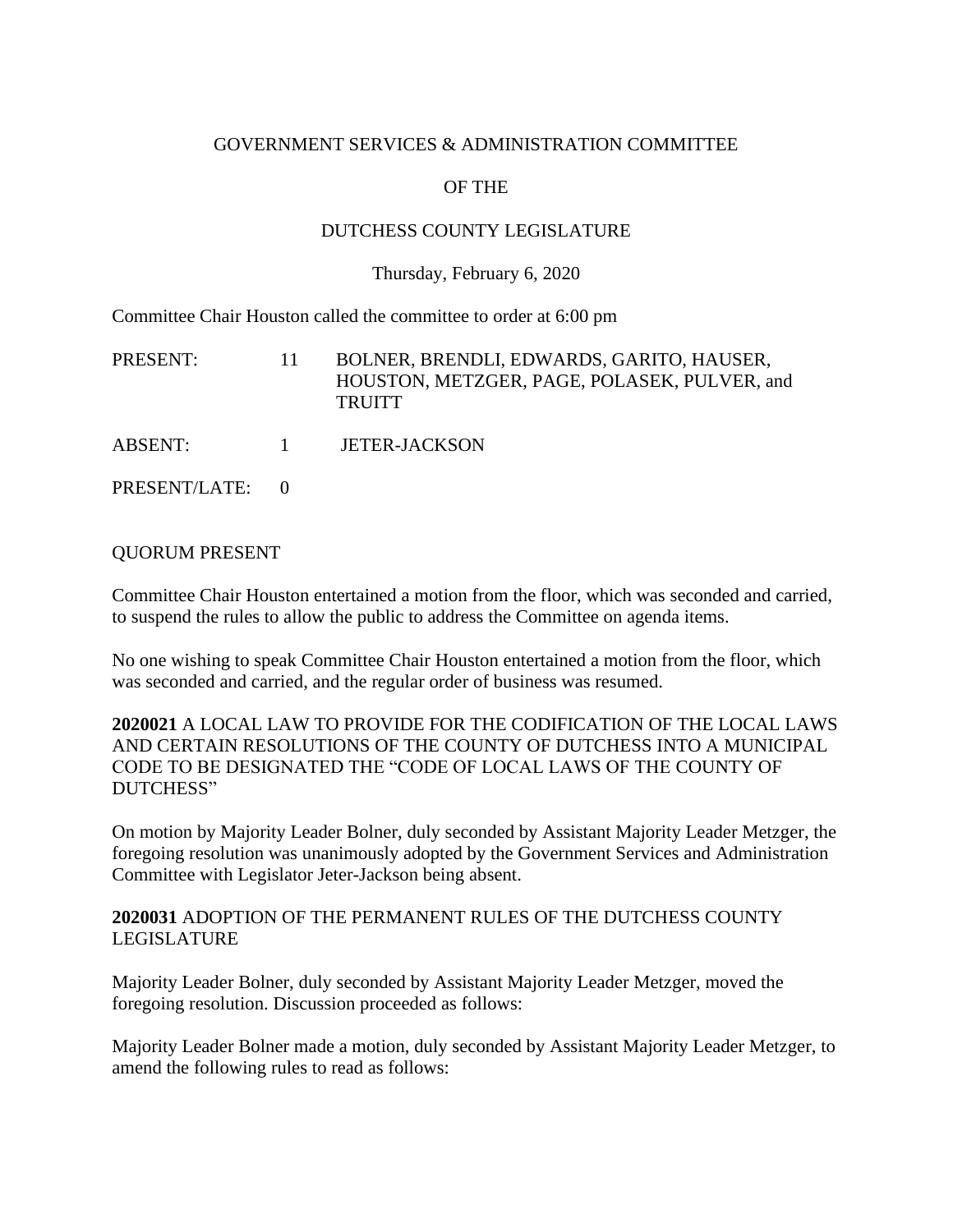On page 1, Rule 1.1 to change "Organization" to "Organizational".

On page 5, Rule 2.4, line 6, delete the words "printed draft".

On page 10, Rule 4.5B, line 4, delete the words "or cosponsor".

On page 20, Rule 4.26A, line 3, delete the words "printed in full" and replace with "included".

On page 20, Rule 4.25B, line 1, delete the word "printed".

On page 22, Rule 5.3, line 7, change the word "mail" to "email".

On page 23, Rule 5.5, line 4, change the word "his" to "his/her".

Legislative Counsel Hagstrom stated that Majority Leader Bolner's amendment on page 20, Rule 4.25B, line 1, should be Rule 4.26B, line 1.

Majority Leader Bolner made a motion, duly seconded by Assistant Majority Leader Metzger, to correct her previous amendment to read as follows:

On page 20, **Rule 4.26B**, line 1, delete the word "printed".

Roll call on the foregoing motion resulted as follows:

AYES: 11 BOLNER, BRENDLI, EDWARDS, GARITO, HAUSER, HOUSTON, METZGER, PAGE, POLASEK, PULVER, and TRUITT

NAYS: 0

ABSENT: 1 JETER-JACKSON

The foregoing motion was adopted.

Assistant Minority Leader Page made a motion, duly seconded by Minority Leader Edwards, to amend the Rule 3.1 as follows:

Move Rule 3.1J "Privilege of the floor with respect to agenda and non-agenda County business; and" after current Rule 3.1C "Proclamations, Commendations and Presentations;".

Roll call on the foregoing motion resulted as follows:

| AYES: | BRENDLI, EDWARDS, and PAGE                                               |
|-------|--------------------------------------------------------------------------|
| NAYS: | BOLNER, GARITO, HAUSER, HOUSTON, METZGER, POLASEK,<br>PULVER, and TRUITT |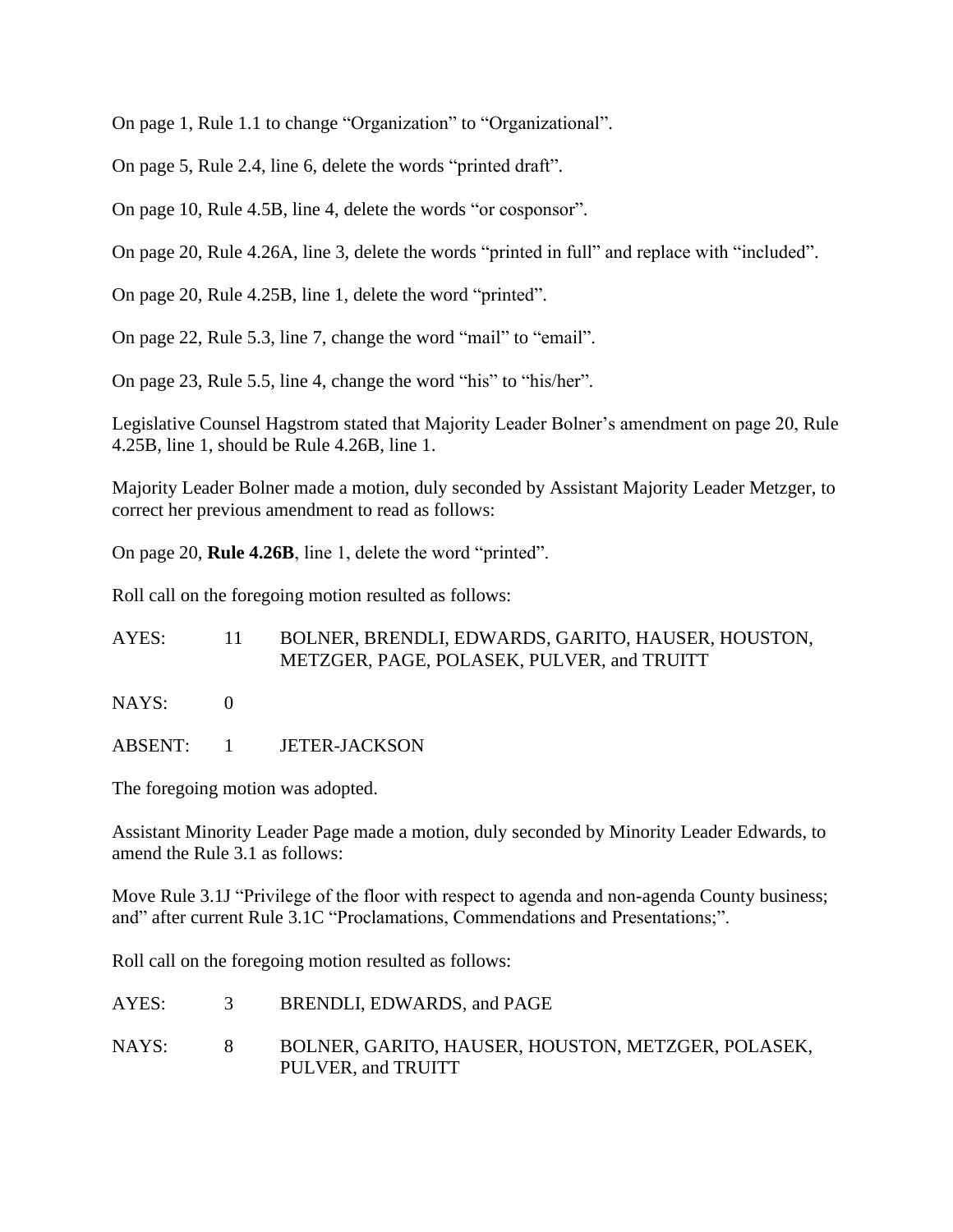## ABSENT: 1 JETER-JACKSON

The forgoing motion was defeated.

Minority Leader Edwards made a motion, duly seconded by Assistant Minority Leader Page, to amend Article 2, Rule 2.1, General Provisions of Meetings, to read as follows:

All meetings - regular, adjourned, or special - shall begin **with the calling of the roll***,* the Pledge of Allegiance to the flag, **the invocation, and a moment of silent meditation**. **All persons invited to give the invocation shall be informed in writing that the invocation shall be ecumenical in recognition and respect of the diverse faiths and beliefs of the people of Dutchess County.** The time of convening and adjournment of each meeting shall be recorded in the Proceedings of the County Legislature.

Roll call on the foregoing motion resulted as follows:

| AYES:   | 3 | BRENDLI, EDWARDS, and PAGE                                               |
|---------|---|--------------------------------------------------------------------------|
| NAYS:   | 8 | BOLNER, GARITO, HAUSER, HOUSTON, METZGER, POLASEK,<br>PULVER, and TRUITT |
| ABSENT: |   | <b>JETER-JACKSON</b>                                                     |

The forgoing motion was defeated.

Minority Leader Edwards made a motion, duly seconded by Assistant Minority Leader Page, to delete Rule 4.3I and Rule 4.5J and amend Rule 4.5E to read as follows:

All resolutions, to be presented at a regular, adjourned or special meeting of the County Legislature shall be filed with the Clerk of the County Legislature not later than 4:45 pm on the resolution deadline date established annually except that this requirement may be waived by the Chair of the Legislature. **All such resolutions that conform to the requirements of the Legislature shall be placed on the agenda.**

Roll call on the foregoing motion resulted as follows:

| AYES:   | 3 | BRENDLI, EDWARDS, and PAGE                                               |
|---------|---|--------------------------------------------------------------------------|
| NAYS:   | X | BOLNER, GARITO, HAUSER, HOUSTON, METZGER, POLASEK,<br>PULVER, and TRUITT |
| ABSENT: |   | 1 JETER-JACKSON                                                          |

The forgoing motion was defeated.